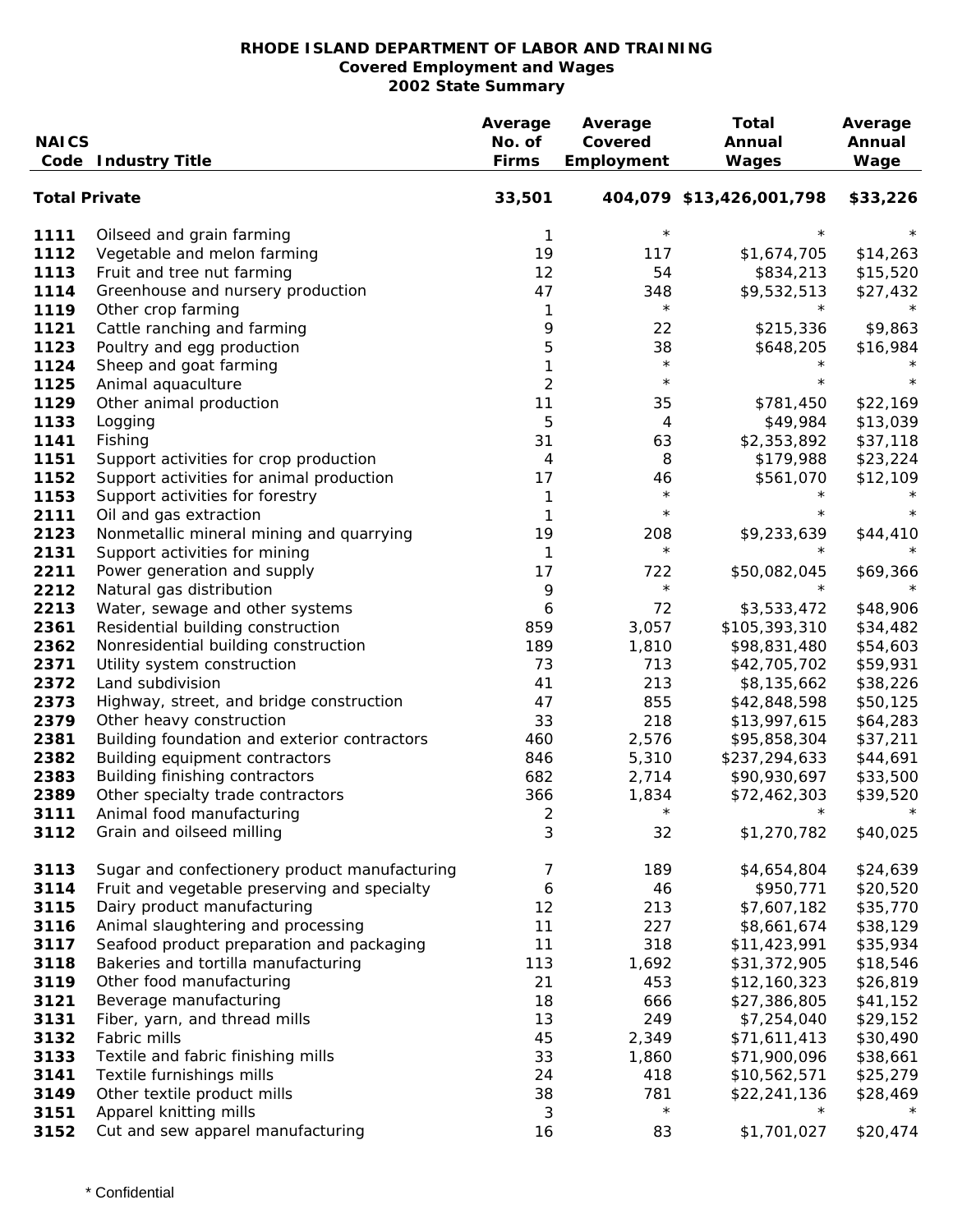| <b>NAICS</b> |                                                                                    | Average<br>No. of | Average<br>Covered | Total<br>Annual              | Average<br>Annual    |
|--------------|------------------------------------------------------------------------------------|-------------------|--------------------|------------------------------|----------------------|
|              | Code Industry Title                                                                | <b>Firms</b>      | Employment         | Wages                        | Wage                 |
|              |                                                                                    |                   | $^\star$           | $\star$                      |                      |
| 3159         | Accessories and other apparel manufacturing                                        | 2                 |                    |                              |                      |
| 3169         | Other leather product manufacturing                                                | 13                | 319                | \$6,766,335                  | \$21,200             |
| 3211         | Sawmills and wood preservation                                                     | 5                 | 99<br>$\star$      | \$3,486,130<br>$^\star$      | \$35,273             |
| 3212         | Plywood and engineered wood product mfg.<br>Other wood product manufacturing       | $\overline{2}$    |                    |                              |                      |
| 3219         |                                                                                    | 43<br>48          | 688                | \$22,172,465<br>\$59,931,944 | \$32,224             |
| 3222<br>3231 | Converted paper product manufacturing<br>Printing and related support activities   | 192               | 1,649<br>2,662     | \$97,593,405                 | \$36,335<br>\$36,665 |
| 3241         | Petroleum and coal products manufacturing                                          | 3                 | 22                 | \$1,296,230                  | \$57,824             |
| 3251         | Basic chemical manufacturing                                                       | 7                 | 353                | \$20,279,912                 | \$57,504             |
| 3252         | Resin, rubber, and artificial fibers mfg.                                          | 15                | 471                | \$18,559,142                 | \$39,446             |
| 3253         | Agricultural chemical manufacturing                                                | $\overline{c}$    | $\star$            | $^\star$                     |                      |
| 3254         | Pharmaceutical and medicine manufacturing                                          | 12                | 688                | \$59,228,823                 | \$86,141             |
| 3255         | Paint, coating, and adhesive manufacturing                                         | 11                | 131                | \$4,664,958                  | \$35,678             |
| 3256         | Soap, cleaning compound, and toiletry mfg.                                         | 16                | 777                | \$27,932,716                 | \$35,949             |
| 3259         | Other chemical product and preparation mfg.                                        | 18                | 1,153              | \$61,286,310                 | \$53,158             |
| 3261         | Plastics product manufacturing                                                     | 71                | 3,143              | \$122,939,235                | \$39,112             |
| 3262         | Rubber product manufacturing                                                       | 8                 | 52                 | \$1,755,773                  | \$33,711             |
| 3271         | Clay product and refractory manufacturing                                          | 9                 | 32                 | \$551,882                    | \$17,157             |
| 3272         | Glass and glass product manufacturing                                              | 18                | 436                | \$18,374,164                 | \$42,151             |
| 3273         | Cement and concrete product manufacturing                                          | 25                | 287                | \$10,747,607                 | \$37,492             |
| 3274         | Lime and gypsum product manufacturing                                              | 1                 | $\star$            | $^\star$                     |                      |
| 3279         | Other nonmetallic mineral products                                                 | 8                 | 86                 | \$3,961,710                  | \$46,291             |
| 3312         | Steel product mfg. from purchased steel                                            | 3                 | 48                 | \$3,591,082                  | \$74,944             |
| 3313         | Alumina and aluminum production                                                    | $\overline{2}$    | $\star$            | $^\star$                     |                      |
| 3314         | Other nonferrous metal production                                                  | 36                | 1,403              | \$63,731,922                 | \$45,442             |
| 3315         | Foundries                                                                          | 49                | 488                | \$14,107,130                 | \$28,913             |
| 3321         | Forging and stamping                                                               | 30                | 730                | \$29,859,998                 | \$40,932             |
| 3322         | Cutlery and handtool manufacturing                                                 | 15                | 569                | \$25,747,665                 | \$45,237             |
| 3323         | Architectural and structural metals mfg.                                           | 44                | 644                | \$24,757,372                 | \$38,423             |
| 3324         | Boiler, tank, and shipping container mfg.                                          | 14                | 1,291              | \$41,171,872                 | \$31,898             |
| 3325         | Hardware manufacturing                                                             | 5                 | $^\star$           | $^\star$                     |                      |
| 3326         | Spring and wire product manufacturing                                              | 17                | 1,263              | \$50,759,454                 | \$40,182             |
| 3327         | Machine shops and threaded product mfg.                                            | 106               | 1,479              | \$52,975,375                 | \$35,824             |
| 3328         | Coating, engraving, and heat treating metals                                       | 115               | 2,002              | \$58,453,916                 | \$29,199             |
| 3329         | Other fabricated metal product manufacturing                                       | 37                | 657<br>$^\star$    | \$24,715,309<br>$^{\star}$   | \$37,604             |
| 3331<br>3332 | Ag., construction, and mining machinery mfg.<br>Industrial machinery manufacturing | 3<br>47           | 525                | \$25,770,996                 | \$49,111             |
| 3333         | Commercial and service industry machinery                                          | 13                | 118                | \$5,376,434                  | \$45,499             |
| 3334         | HVAC and commercial refrigeration equipment                                        | 8                 | 393                | \$16,493,953                 | \$41,978             |
| 3335         | Metalworking machinery manufacturing                                               | 104               | 1,000              | \$36,859,284                 | \$36,844             |
|              |                                                                                    |                   |                    |                              |                      |
| 3336         | Turbine and power transmission equipment mfg.                                      | 4                 | $^\star$           | $^\star$                     |                      |
| 3339         | Other general purpose machinery manufacturing                                      | 24                | 313                | \$13,156,845                 | \$42,068             |
| 3341         | Computer and peripheral equipment mfg.                                             | 7                 | 405                | \$16,051,864                 | \$39,634             |
| 3342         | Communications equipment manufacturing                                             | 11                | 223                | \$11,543,814                 | \$51,747             |
| 3343         | Audio and video equipment manufacturing                                            | 2                 | $\star$            | $\star$                      |                      |
| 3344         | Semiconductor and electronic component mfg.                                        | 27                | 1,383              | \$57,171,633                 | \$41,344             |
| 3345         | Electronic instrument manufacturing                                                | 52                | 3,223              | \$177,057,729                | \$54,930             |
| 3346         | Magnetic media manufacturing and reproducing                                       | 2                 | $^\star$           | $\star$                      |                      |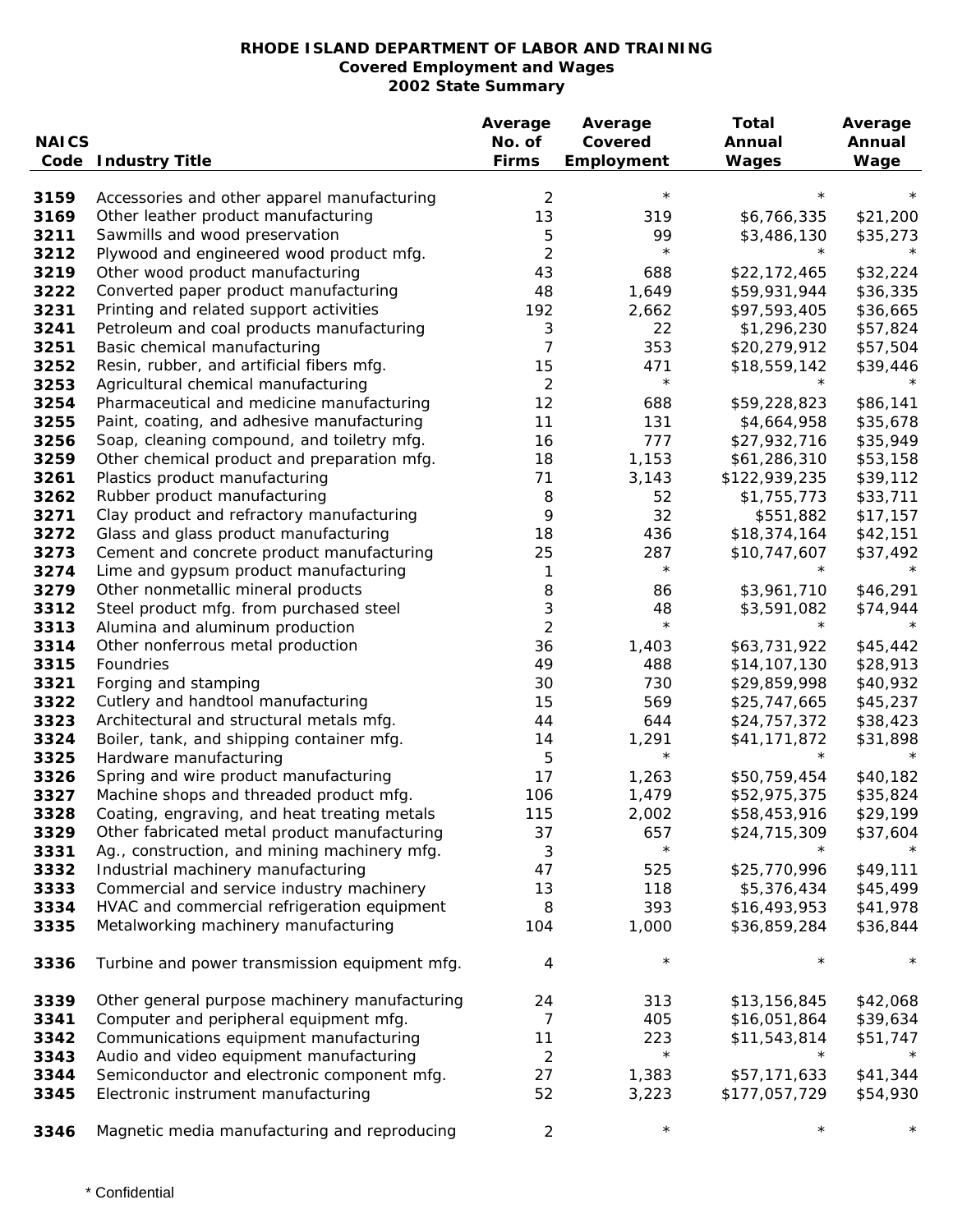| <b>NAICS</b><br>Code | <b>Industry Title</b>                         | Average<br>No. of<br><b>Firms</b> | Average<br>Covered<br>Employment | Total<br>Annual<br>Wages | Average<br>Annual<br>Wage |
|----------------------|-----------------------------------------------|-----------------------------------|----------------------------------|--------------------------|---------------------------|
|                      |                                               |                                   |                                  |                          |                           |
| 3351                 | Electric lighting equipment manufacturing     | 12                                | 405                              | \$12,663,936             | \$31,243                  |
| 3353                 | Electrical equipment manufacturing            | 11                                | $\star$                          |                          |                           |
| 3359                 | Other electrical equipment and component mfg. | 28                                | 1,486                            | \$58,230,229             | \$39,179                  |
| 3362                 | Motor vehicle body and trailer manufacturing  | 5                                 | 65                               | \$2,415,624              | \$37,452                  |
| 3363                 | Motor vehicle parts manufacturing             | 9                                 | 99                               | \$4,603,087              | \$46,653                  |
| 3364                 | Aerospace product and parts manufacturing     | 3                                 | $\star$                          | $^\star$                 |                           |
| 3366                 | Ship and boat building                        | 45                                | 3,498                            | \$139,977,361            | \$40,012                  |
| 3369                 | Other transportation equipment manufacturing  | 1                                 | $\star$                          |                          |                           |
| 3371                 | Household and institutional furniture mfg.    | 41                                | 338                              | \$9,994,563              | \$29,548                  |
| 3372                 | Office furniture and fixtures manufacturing   | 37                                | 1,169                            | \$38,533,150             | \$32,958                  |
| 3379                 | Other furniture related product manufacturing | 3                                 | $\star$                          | $^\star$                 |                           |
| 3391                 | Medical equipment and supplies manufacturing  | 67                                | 1,407                            | \$53,127,270             | \$37,757                  |
| 3399                 | Other miscellaneous manufacturing             | 521                               | 10,832                           | \$384,175,972            | \$35,468                  |
| 4231                 | Motor vehicle and parts merchant wholesalers  | 114                               | 855                              | \$31,262,826             | \$36,568                  |
| 4232                 | Furniture and furnishing merchant wholesalers | 32                                | 376                              | \$15,461,078             | \$41,074                  |
| 4233                 | Lumber and const. supply merchant wholesalers | 77                                | 738                              | \$32,948,481             | \$44,646                  |
| 4234                 | Commercial equip. merchant wholesalers        | 242                               | 1,844                            | \$87,401,857             | \$47,387                  |
| 4235                 | Metal and mineral merchant wholesalers        | 24                                | 208                              | \$8,604,064              | \$41,300                  |
| 4236                 | Electric goods merchant wholesalers           | 117                               | 1,055                            | \$57,091,999             | \$54,094                  |
| 4237                 | Hardware and plumbing merchant wholesalers    | 72                                | 511                              | \$21,420,101             | \$41,952                  |
| 4238                 | Machinery and supply merchant wholesalers     | 240                               | 1,433                            | \$63,722,043             | \$44,460                  |
| 4239                 | Misc. durable goods merchant wholesalers      | 189                               | 1,969                            | \$81,201,548             | \$41,238                  |
| 4241                 | Paper and paper product merchant wholesalers  | 55                                | 430                              | \$16,093,406             | \$37,419                  |
| 4242                 | Druggists' goods merchant wholesalers         | 76                                | 606                              | \$48,896,108             | \$80,698                  |
| 4243                 | Apparel and piece goods merchant wholesalers  | 39                                | 159                              | \$4,971,983              | \$31,238                  |
| 4244                 | Grocery and Related Product Wholesalers       | 165                               | 1,628                            | \$66,320,355             | \$40,727                  |
| 4245                 | Farm product raw material merch. whls.        | 1                                 | $\star$                          | $^\star$                 |                           |
| 4246                 | Chemical merchant wholesalers                 | 77                                | 602                              | \$31,082,197             | \$51,617                  |
| 4247                 | Petroleum merchant wholesalers                | 26                                | 279                              | \$12,820,703             | \$45,898                  |
| 4248                 | Alcoholic beverage merchant wholesalers       | 25                                | 434                              | \$24,227,566             | \$55,878                  |
| 4249                 | Misc. nondurable goods merchant wholesalers   | 116                               | 933                              | \$33,598,501             | \$36,014                  |
| 4251                 | Electronic markets and agents and brokers     | 1,141                             | 2,304                            | \$147,802,106            | \$64,164                  |
| 4411                 | Automobile dealers                            | 213                               | 3,935                            | \$166,758,657            | \$42,379                  |
| 4412                 | Other motor vehicle dealers                   | 66                                | 519                              | \$17,232,476             | \$33,219                  |
| 4413                 | Auto parts, accessories, and tire stores      | 145                               | 1,367                            | \$35,172,940             | \$25,735                  |
| 4421                 | Furniture stores                              | 77                                | 663                              | \$19,219,117             | \$29,010                  |
| 4422                 | Home furnishings stores                       | 131                               | 960                              | \$23,020,982             | \$23,980                  |
| 4431                 | Electronics and appliance stores              | 214                               | 1,347                            | \$43,187,951             | \$32,058                  |
| 4441                 | Building material and supplies dealers        | 180                               | 3,307                            | \$94,843,197             | \$28,681                  |
| 4442                 | Lawn and garden equipment and supplies stores | 49                                | 266                              | \$5,567,030              | \$20,955                  |
| 4451                 | Grocery stores                                | 291                               | 6,259                            | \$116,645,698            | \$18,637                  |
| 4452                 | Specialty food stores                         | 209                               | 1,791                            | \$34,745,188             | \$19,404                  |
| 4453                 | Beer, wine, and liquor stores                 | 218                               | 1,226                            | \$20,053,493             | \$16,351                  |
| 4461                 | Health and personal care stores               | 288                               | 5,606                            | \$149,139,207            | \$26,604                  |
| 4471                 | Gasoline stations                             | 290                               | 1,889                            | \$35,394,319             | \$18,741                  |
| 4481                 | Clothing stores                               | 350                               | 4,224                            | \$69,321,306             | \$16,410                  |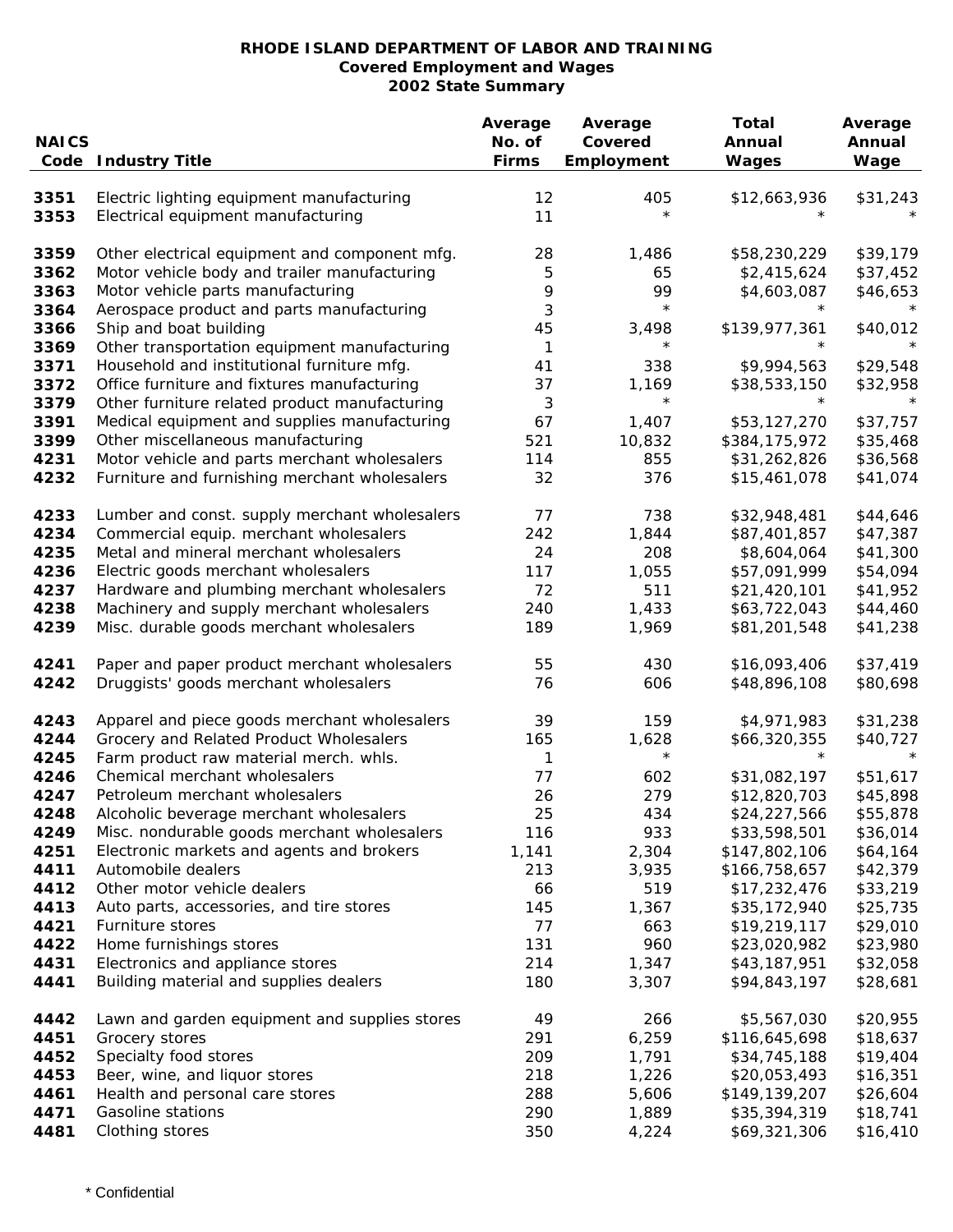|              |                                              | Average        | Average       | Total                  | Average              |
|--------------|----------------------------------------------|----------------|---------------|------------------------|----------------------|
| <b>NAICS</b> |                                              | No. of         | Covered       | Annual                 | Annual               |
|              | <b>Code Industry Title</b>                   | <b>Firms</b>   | Employment    | Wages                  | Wage                 |
| 4482         | Shoe stores                                  | 84             | 521           | \$9,537,513            | \$18,294             |
| 4483         | Jewelry, luggage, and leather goods stores   | 122            | 586           | \$14,238,357           | \$24,298             |
| 4511         | Sporting goods and musical instrument stores | 195            | 1,315         | \$22,535,997           | \$17,141             |
| 4512         | Book, periodical, and music stores           | 88             | 737           | \$16,480,569           | \$22,369             |
| 4521         | Department stores                            | 43             | 5,020         | \$90,468,467           | \$18,021             |
| 4529         | Other general merchandise stores             | 129            | 5,897         | \$108,564,653          | \$18,411             |
| 4531         | <b>Florists</b>                              | 112            | 527           | \$7,462,408            | \$14,160             |
| 4532         | Office supplies, stationery, and gift stores | 221            | 1,667         | \$29,652,422           | \$17,793             |
| 4533         | Used merchandise stores                      | 74             | 280           | \$4,216,228            | \$15,058             |
| 4539         | Other miscellaneous store retailers          | 133            | 758           | \$18,158,291           | \$23,945             |
| 4541         | Electronic shopping and mail-order houses    | 32             | 394           | \$9,725,271            | \$24,710             |
| 4542         | Vending machine operators                    | 54             | 404           | \$7,263,842            | \$17,991             |
| 4543         | Direct selling establishments                | 139            | 1,246         | \$42,698,960           | \$34,264             |
| 4811         | Scheduled air transportation                 | 18             | 524           | \$17,705,944           | \$33,768             |
| 4812         | Nonscheduled air transportation              | 8              | 5             | \$301,982              | \$60,396             |
| 4831         | Sea, coastal, and Great Lakes transportation | 5              | 87            | \$2,469,423            | \$28,548             |
| 4832         | Inland water transportation                  | $\overline{2}$ | $\star$       | $^\star$               |                      |
| 4841         | General freight trucking                     | 158            | 1,579         | \$63,791,097           | \$40,395             |
| 4842         | Specialized freight trucking                 | 161            | 947           | \$27,887,780           | \$29,451             |
| 4851         | Urban transit systems                        | 1              | $\star$       | $^\star$               |                      |
| 4852         | Interurban and rural bus transportation      | 4              | $\star$       | $^\star$               | $\star$              |
| 4853         | Taxi and limousine service                   | 50             | 165           | \$2,860,849            | \$17,382             |
| 4854         | School and employee bus transportation       | 38             | 1,571         | \$23,772,010           | \$15,131             |
| 4855         | Charter bus industry                         | 8              | 185           | \$5,125,424            | \$27,680             |
| 4859         | Other ground passenger transportation        | 3              | 14            | \$149,671              | \$10,820             |
| 4861         | Pipeline transportation of crude oil         |                | $\star$       | $^\star$               |                      |
| 4862         | Pipeline transportation of natural gas       |                | $^\star$      | $^\star$               | $^\star$             |
| 4869         | Other pipeline transportation                |                | $^\star$      | $^\star$               | $^\star$             |
| 4871         | Scenic and sightseeing transportation, land  | 5              | 58            | \$802,286              | \$13,892             |
| 4872         | Scenic and sightseeing transportation, water | 34             | 203           | \$3,693,986            | \$18,227             |
| 4881         | Support activities for air transportation    | 18             | 152           | \$4,048,724            | \$26,622             |
| 4882         | Support activities for rail transportation   | 1              | $\star$       | $^\star$               |                      |
| 4883         | Support activities for water transportation  | 21             | 160           | \$6,562,540            | \$41,016             |
| 4884         | Support activities for road transportation   | 42             | 300           | \$8,415,844            | \$28,014             |
| 4885         | Freight transportation arrangement           | 37             | 221           | \$10,132,259           | \$45,761             |
| 4889         | Other support activities for transportation  | 8              | 27            | \$743,176              | \$28,044             |
| 4921         | Couriers                                     | 27             | 1,568         | \$50,272,883           | \$32,063             |
| 4922         | Local messengers and local delivery          | 20             | 144           | \$3,893,506            | \$27,132             |
| 4931         | Warehousing and storage                      | 29             | 1,053         | \$32,508,263           | \$30,870             |
| 5111         | Newspaper, book, and directory publishers    | 105            | 2,461         | \$86,863,891           | \$35,300             |
| 5112         | Software publishers                          | 150            | 937           | \$75,254,213           | \$80,307             |
| 5121         | Motion picture and video industries          | 46             | 627           | \$10,912,689           | \$17,416             |
| 5122         | Sound recording industries                   | 11             | 14            | \$351,644              | \$25,268             |
| 5151         | Radio and television broadcasting            | 25             | 744           | \$36,269,246           | \$48,771             |
| 5152         | Cable and other subscription programming     | 4              | $\star$       | $^\star$               | $\star$              |
| 5161         | Internet publishing and broadcasting         | 13             | 27            | \$964,225              | \$35,823             |
| 5171         | Wired telecommunications carriers            | 58             | 1,432         | \$87,718,146           | \$61,245             |
| 5172         | Wireless telecommunications carriers         | 15             | 282           | \$18,836,644           | \$66,757             |
| 5173         | Telecommunications resellers                 | 22             | 85<br>$\star$ | \$5,055,992<br>$\star$ | \$59,482<br>$^\star$ |
| 5175         | Cable and other program distribution         | 26             |               |                        |                      |
| 5181         | ISPs and web search portals                  | 31             | 70            | \$3,864,748            | \$55,014             |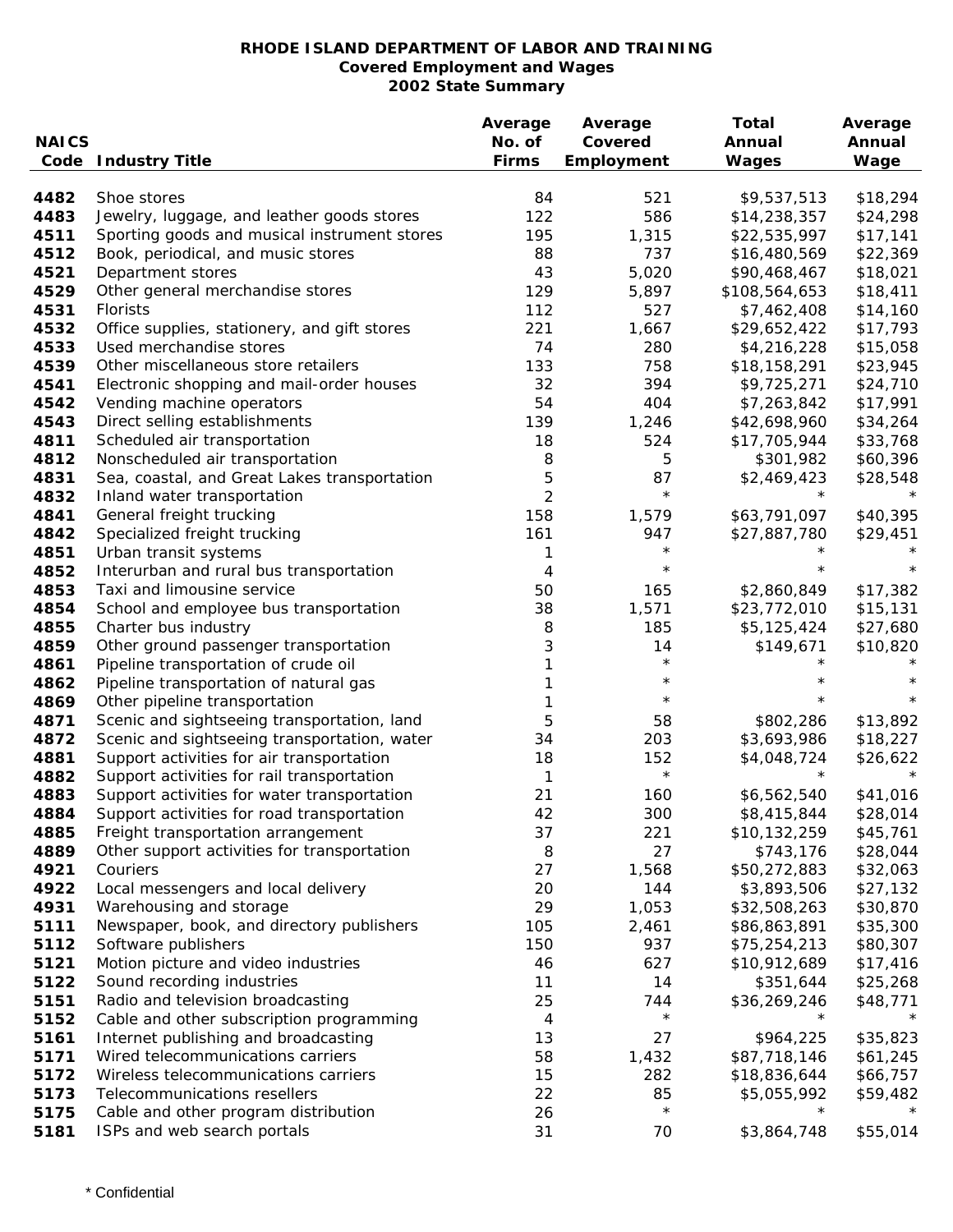|              |                                                       | Average      | Average               | Total                         | Average              |
|--------------|-------------------------------------------------------|--------------|-----------------------|-------------------------------|----------------------|
| <b>NAICS</b> |                                                       | No. of       | Covered<br>Employment | Annual                        | Annual               |
|              | <b>Code Industry Title</b>                            | <b>Firms</b> |                       | Wages                         | Wage                 |
| 5182         | Data processing and related services                  | 67           | 2,714                 | \$153,739,450                 | \$56,652             |
| 5191         | Other information services                            | 44           | 595                   | \$12,324,932                  | \$20,717             |
| 5221         | Depository credit intermediation                      | 322          | 8,832                 | \$346,753,303                 | \$39,261             |
| 5222         | Nondepository credit intermediation                   | 153          | 1,801                 | \$128,652,364                 | \$71,431             |
| 5223         | Activities related to credit intermediation           | 161          | 1,300                 | \$77,385,282                  | \$59,520             |
| 5231         | Securities and commodity contracts brokerage          | 91           | 1,962                 | \$143,903,224                 | \$73,361             |
| 5239         | Other financial investment activities                 | 116          | 1,727                 | \$113,878,177                 | \$65,937             |
| 5241         | Insurance carriers                                    | 157          | 6,151                 | \$312,980,180                 | \$50,885             |
| 5242         | Insurance agencies, brokerages, and related           | 479          | 3,092                 | \$149,415,983                 | \$48,317             |
| 5251         | Insurance and employee benefit funds                  | 8            | 29                    | \$1,537,480                   | \$52,714             |
| 5259         | Other investment pools and funds                      | 9            | 36                    | \$2,797,617                   | \$77,353             |
| 5311         | Lessors of real estate                                | 253          | 1,011                 | \$29,062,585                  | \$28,758             |
| 5312         | Offices of real estate agents and brokers             | 226          | 925                   | \$35,875,388                  | \$38,798             |
| 5313         | Activities related to real estate                     | 288          | 2,078                 | \$72,591,462                  | \$34,928             |
| 5321         | Automotive equipment rental and leasing               | 72           | 834                   | \$21,722,798                  | \$26,049             |
| 5322         | Consumer goods rental                                 | 105          | 814                   | \$13,458,521                  | \$16,534             |
| 5323         | General rental centers                                | 29           | 298                   | \$9,976,618                   | \$33,535             |
| 5324         | Machinery and equipment rental and leasing            | 40           | 138                   | \$5,583,303                   | \$40,361             |
| 5331         | Lessors of nonfinancial intangible assets             | 3            | 31                    | \$2,834,938                   | \$90,237             |
| 5411         | Legal services                                        | 785          | 3,688                 | \$184,245,831                 | \$49,956             |
| 5412         | Accounting and bookkeeping services                   | 465          | 2,922                 | \$109,093,650                 | \$37,341             |
| 5413         | Architectural and engineering services                | 472          | 3,267                 | \$166,171,356                 | \$50,870             |
| 5414         | Specialized design services                           | 160          | 467                   | \$19,600,672                  | \$42,016             |
| 5415         | Computer systems design and related services          | 628          | 3,289                 | \$239,738,647                 | \$72,886             |
| 5416         | Management and technical consulting services          | 499          | 1,865                 | \$97,079,050                  | \$52,055             |
| 5417         | Scientific research and development services          | 106          | 887                   | \$47,593,941                  | \$53,632             |
| 5418         | Advertising and related services                      | 211          | 947                   | \$44,379,929                  | \$46,847             |
| 5419         | Other professional and technical services             | 215          | 1,608                 | \$43,547,985                  | \$27,075             |
| 5511         | Management of companies and enterprises               | 111          | 6,416                 | \$409,888,451                 | \$63,890             |
| 5611         | Office administrative services                        | 82           | 851                   | \$39,170,204                  | \$46,046             |
| 5612         | Facilities support services                           | 15           | 260                   | \$7,618,719                   | \$29,303             |
| 5613         | <b>Employment services</b>                            | 352          | 9,026                 | \$166,875,714                 | \$18,489             |
| 5614         | Business support services                             | 137          | 1,680                 | \$40,047,599                  | \$23,838             |
| 5615         | Travel arrangement and reservation services           | 128          | 1,752                 | \$48,542,921                  | \$27,712             |
| 5616         | Investigation and security services                   | 130          | 2,381                 | \$46,599,700                  | \$19,571             |
| 5617         | Services to buildings and dwellings                   | 919          | 5,415                 | \$105,682,524                 | \$19,516             |
| 5619         | Other support services                                | 139          | 733                   | \$13,219,894                  | \$18,046             |
| 5621         | Waste collection                                      | 50           | 677                   | \$25,967,895                  | \$38,343             |
| 5622         | Waste treatment and disposal                          | 11           | 269                   | \$13,330,074                  | \$49,646             |
| 5629         | Remediation and other waste services                  | 64           | 305                   | \$9,819,345                   | \$32,212             |
| 6111         | Elementary and secondary schools                      | 90           | 3,683<br>$^\star$     | \$96,549,282<br>$\star$       | \$26,215             |
| 6112         | Junior colleges                                       | 2            |                       |                               |                      |
| 6113         | Colleges and universities                             | 15           | 9,858                 | \$402,969,920                 | \$40,879             |
| 6114         | Business, computer and management training            | 51           | 492                   | \$16,733,500                  | \$34,011             |
| 6115         | Technical and trade schools                           | 25           | 197                   | \$4,132,199                   | \$20,931             |
| 6116         | Other schools and instruction                         | 161          | 748                   | \$12,689,640                  | \$16,967             |
| 6117<br>6211 | Educational support services<br>Offices of physicians | 39<br>830    | 248<br>7,601          | \$9,180,437                   | \$37,093             |
| 6212         | Offices of dentists                                   | 401          | 2,805                 | \$448,615,242<br>\$99,846,255 | \$59,022<br>\$35,593 |
| 6213         | Offices of other health practitioners                 | 355          | 1,954                 | \$60,083,842                  | \$30,756             |
| 6214         | Outpatient care centers                               | 87           | 2,634                 | \$79,908,091                  | \$30,343             |
|              |                                                       |              |                       |                               |                      |